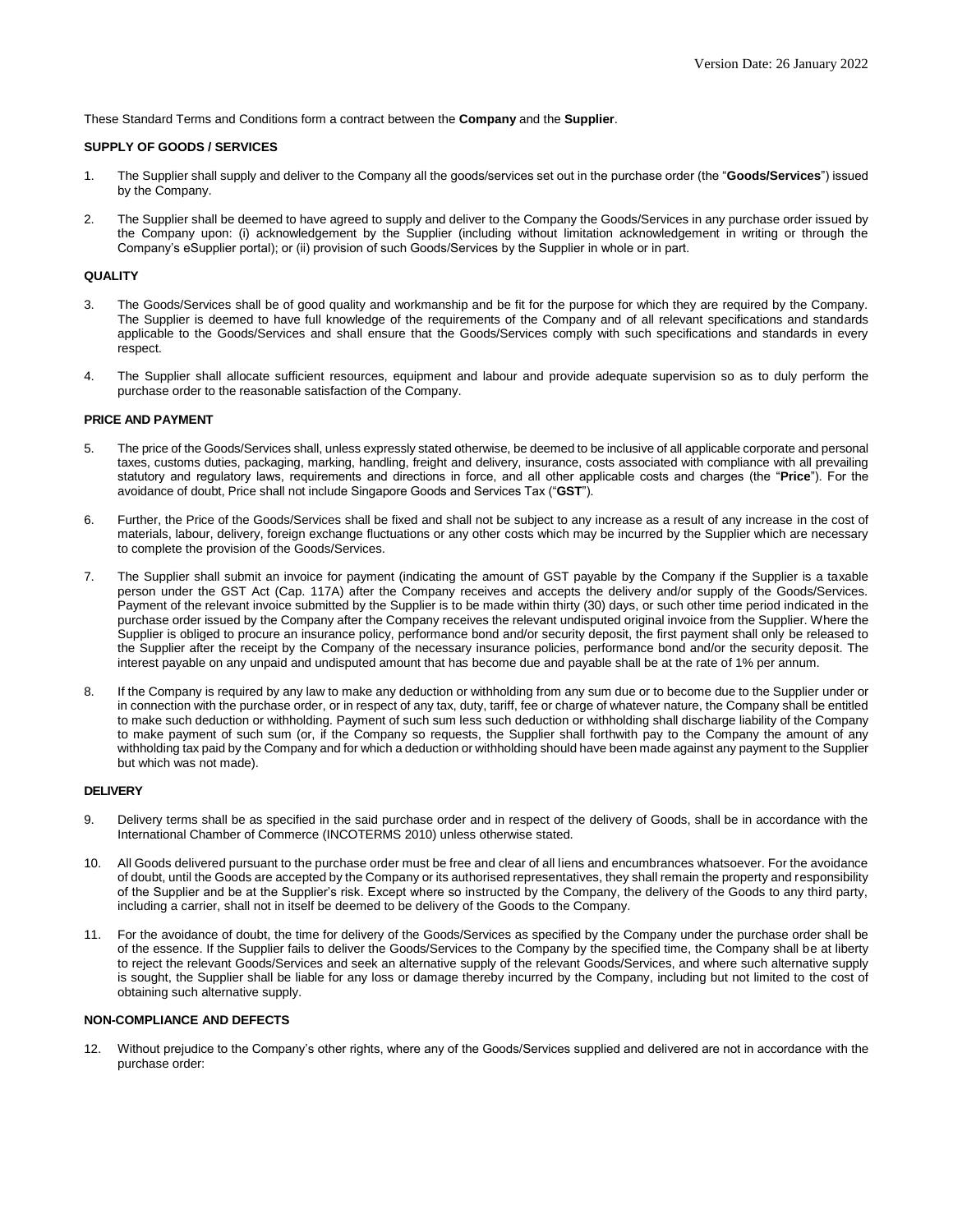- (i) the Company may instruct the Supplier to repair and/or replace the relevant Goods/Services at no additional cost to the Company, and the Supplier shall comply with any such instruction within the time specified by the Company; and/or
- (ii) in respect of the Goods, the Company may reject the relevant Goods, in which event the rejected Goods shall remain at the sole risk of the Supplier. Upon receiving notice of the rejection, the Supplier shall remove the rejected Goods within such time as may be specified by the Company, failing which the rejected Goods shall be removed and/or disposed of by the Company and the Supplier shall be liable for any loss, expense or damage thereby incurred or suffered by the Company.
- 13. Notwithstanding Clause 12, and without prejudice to the Company's other rights, where any of the Goods/Services supplied and delivered are not in accordance with the purchase order, the Company shall be at liberty to seek an alternative supply of the relevant Goods/Services, and where such alternative supply is sought, the Supplier shall be liable for any loss or damage thereby incurred by the Company, including but not limited to the cost of obtaining such alternative supply.

## **PACKAGING**

14. The Goods shall be packed and marked in a proper manner and in accordance with any relevant specifications and standards and/or in accordance with any instructions of the Company.

### **COMPLIANCE WITH LAWS, BUSINESS PRINCIPLES, AND STANDARDS**

- 15. The Supplier shall, at its own cost and expense, comply with and give all notices required by any law, by-law, regulations, codes and standards (including but not limited to the Casino Control Act (Cap. 33A) and the Casino Control (Casino Contracts) Regulations 2010, where applicable) that may from time to time be applicable to the performance of the purchase order by the Supplier. The Supplier shall notify the Company promptly and in no event longer than 48 hours after becoming aware of the termination or cessation of employment of any of its employees holding a security pass issued by the Company, including without limitation any contractor pass to enter the Resorts World Sentosa casino (the "**RWS Casino**"). The Supplier shall also ensure that it and any of its agents, employees, representatives, sub-contractors, sub-suppliers and/or servants who enter the RWS Casino without paying an entry levy, for the purpose of providing the Goods and/or performing the Services, shall not take part in any gaming in the RWS Casino. The Supplier shall ensure its employees have a valid Category C2 Special Employee license issued by CRA to perform any functions of a special employee, as defined in the Casino Control Act (Cap. 33A) and the Casino Control (Licensing of Special Employees) Regulations 2009, in or in relation to the casino. The Supplier shall also ensure that no person under an exclusion order enters the casino premises, including the back of house premises.
- 16. Without prejudice to the Supplier's obligations under Clause 15, the Supplier shall provide such information as may be required and/or notified by the relevant competent authorities. The Supplier shall also promptly notify the Company of any changes in the Supplier's company name, registered address, business address and/or any such information as may be required and/or notified by the Company to the Supplier from time to time.

#### **LIQUIDATED DAMAGES**

17. Where stated in the purchase order that liquidated damages are applicable, the Supplier agrees that the Company shall be entitled to liquidated damages in the event of any non-compliance with the purchase order. The parties accept and acknowledge that the liquidated damages represent a reasonable and genuine pre-estimate of the loss or damage likely to be incurred by the Company as a result of the Supplier's failure to comply with the purchase order. In the event that the Company, for whatever reason, elects not to recover or is not entitled in law to the liquidated damages, the Company shall remain entitled to recover such loss, expense, costs and/or damages as it would have been entitled to under common law as if the provisions in the purchase order relating to the payment of the liquidated damages had not formed part of the purchase order. The Supplier's liability to pay to the Company such loss, expense, costs and/or damages shall not be limited in any way whatsoever by the amount of liquidated damages for which the Supplier may otherwise have been liable.

#### **INDEMNITY**

18. The Supplier shall indemnify the Company and its directors, officers, employees, affiliates, subsidiaries, and/or agents against any liability incurred by the Company to any person, and against all claims, damages, costs, expenses, fees, fines, penalties, charges and/or sanctions in connection with and/or imposed by any law, regulations, codes and standards and/or any competent authorities, made against and/or incurred by the Company and its directors, officers, employees, affiliates, subsidiaries, and/or agents by reason of any negligence, default or breach by the Supplier or its partners, directors, agents, employees, representatives, contractors and/or suppliers arising out of or in respect of the performance of the purchase order.

#### **ACCESS**

19. The Supplier shall at all reasonable times permit the Company and/or its duly authorised representatives and/or agents and/or servants access to all workshops and other places where the Goods are manufactured, prepared or stored for the purpose of inspecting the same.

#### **SUB-CONTRACTING /ASSIGNMENT**

- 20. The Supplier shall not sub-contract the whole or any part of the supply and delivery of the Goods/Services to any other person without the written consent of the Company.
- 21. The Supplier shall not assign any of its rights, interests or benefits under the purchase order or any part thereof (including the right to receive monies) to any person without the prior written consent of the Company and any assignment made in contravention of this Clause shall not bind the Company.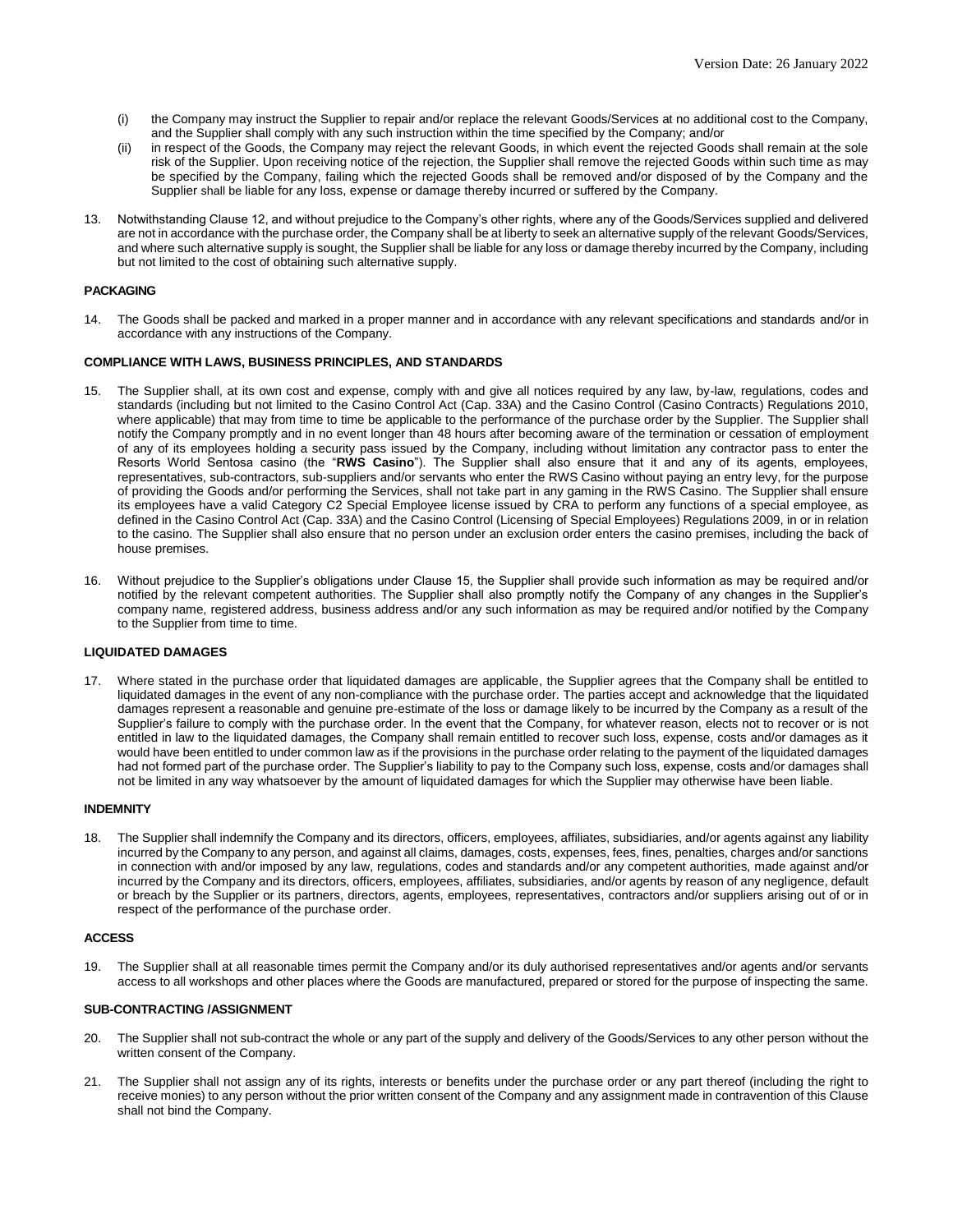# **VARIATIONS**

- 22. The Company shall be entitled at any time, to issue orders to vary any part of the Goods/Services to be supplied and delivered (which shall include the right to omit any part of the Goods/Services, and to engage other suppliers to perform such part of the Goods/Services), including but not limited to the quantity and/or specifications of the Goods, or order any change to the Goods/Services that may be required by the Company.
- 23. Where an order for variation is issued by the Company, the Supplier shall advise the Company on any time and/or cost implications, together with all necessary supporting evidence and information required by the Company that may result from such order within seven (7) days of the date of the variation order.
- 24. The Company shall pay the Supplier for any such variation, and the amount payable shall be agreed to by the parties, failing which, the applicable unit cost of the Goods/Services as specified in the purchase order, or the prevailing industry rates (whichever lower) shall apply.

#### **INSURANCE**

- 25. The Supplier shall, at its own cost and expense, take out and maintain during the Term such insurance(s) necessary to cover its liabilities under the purchase order, including but not limited to public and products liability, for an amount of not less than Singapore Dollars one million (SGD1,000,000) in respect of any one occurrence, and shall name the Company as Additional Insured, and incorporate provisions on cross liability and waiver of subrogation against the Company. In addition, the Supplier shall also, at its own cost and expense, take out and maintain during the Term, professional indemnity insurance as follows:
	- (a) where the scope of works includes the provision of IT services, including but not limited to design, installation, or provision of professional advice, professional indemnity insurance of an amount of not less than Singapore Dollars five million (SGD5,000,000) in respect of any one occurrence; or
	- (b) where the scope of works includes design or the provision of professional advice in respect of any other service apart from IT, professional indemnity insurance of an amount of not less than Singapore Dollars one million (SGD1,000,000) in respect of any one occurrence.

The terms of any insurance or the amount of any cover shall not relieve the Supplier of any of its liabilities under the purchase order.

### **TERMINATION AND SUSPENSION**

- 26. The Company may at any time and for any reason terminate the purchase order upon giving a fourteen (14) day prior written notice to the Supplier, and the termination shall take effect from the date stipulated in such written notice.
- 27. Without prejudice to Clause 26 above and/or to any other rights or remedies available to the Company under general law, the Company shall have the right to terminate the purchase order if:-
	- (i) the Supplier has breached its obligations under the purchase order, and has failed to comply with a notice issued by the Company requiring the Supplier to rectify the breaches (to the Company's reasonable satisfaction) within seven (7) days of the Supplier's receipt of the said notice; and/or
	- (ii) a resolution has been passed or an application has been filed to wind up the Supplier, a winding up order has been made, or if a receiver or manager of the Supplier's undertaking has been appointed or possession has been taken or execution levied by creditors or debenture holders or under a floating charge or if the Supplier is subject to any analogous proceedings outside of Singapore.

In any of the abovementioned events or circumstances, the Company may, upon giving 7 days' written notice to the Supplier, terminate the purchase order.

- 28. Upon receiving the Company's written notice of termination, the Supplier shall immediately:
	- (i) stop all work under the purchase order; and
	- (ii) notify its sub-suppliers, sub-contractors and/or agents in writing to do the same.
- 29. Upon termination of the purchase order under Clause 26, the Supplier shall be entitled to be reimbursed for the actual costs incurred up to and including the date of termination, which shall be limited to such costs that are properly incurred and consistent with such deliveries that have been ordered by the Company and in accordance with recognized accounting principles. For the avoidance of doubt, save for the actual costs incurred by the Supplier as aforesaid, the Supplier shall not be entitled to claim for any other losses, damages costs or expenses, including loss of profit, that may be incurred by the Supplier as a result of such termination.
- 30. The Company may use any of the Goods supplied and delivered by the Supplier up to the time of termination and shall have a lien over those Goods and may sell any of the same and apply the proceeds of sale in or towards the satisfaction of any sums due or becoming due to it from the Supplier under the purchase order.
- 31. The Supplier acknowledges and agrees that upon the receipt of a written notice served by any competent authorities requiring the purchase order to be suspended or terminated within the time specified in the notice, the purchase order shall be automatically so suspended or terminated immediately without prejudice to any rights that the Company may have against the Supplier before the date of such termination.
- 31A. The Company may order the Supplier to temporarily suspend the performance of all or any part of this purchase order ("**Suspension**") for such period of time as may be determined by the Company to be necessary or desirable upon giving prior written notice ("**Suspension Notice**") to the Supplier, and the Suspension shall take effect from the date stipulated in the Suspension Notice. During the Suspension,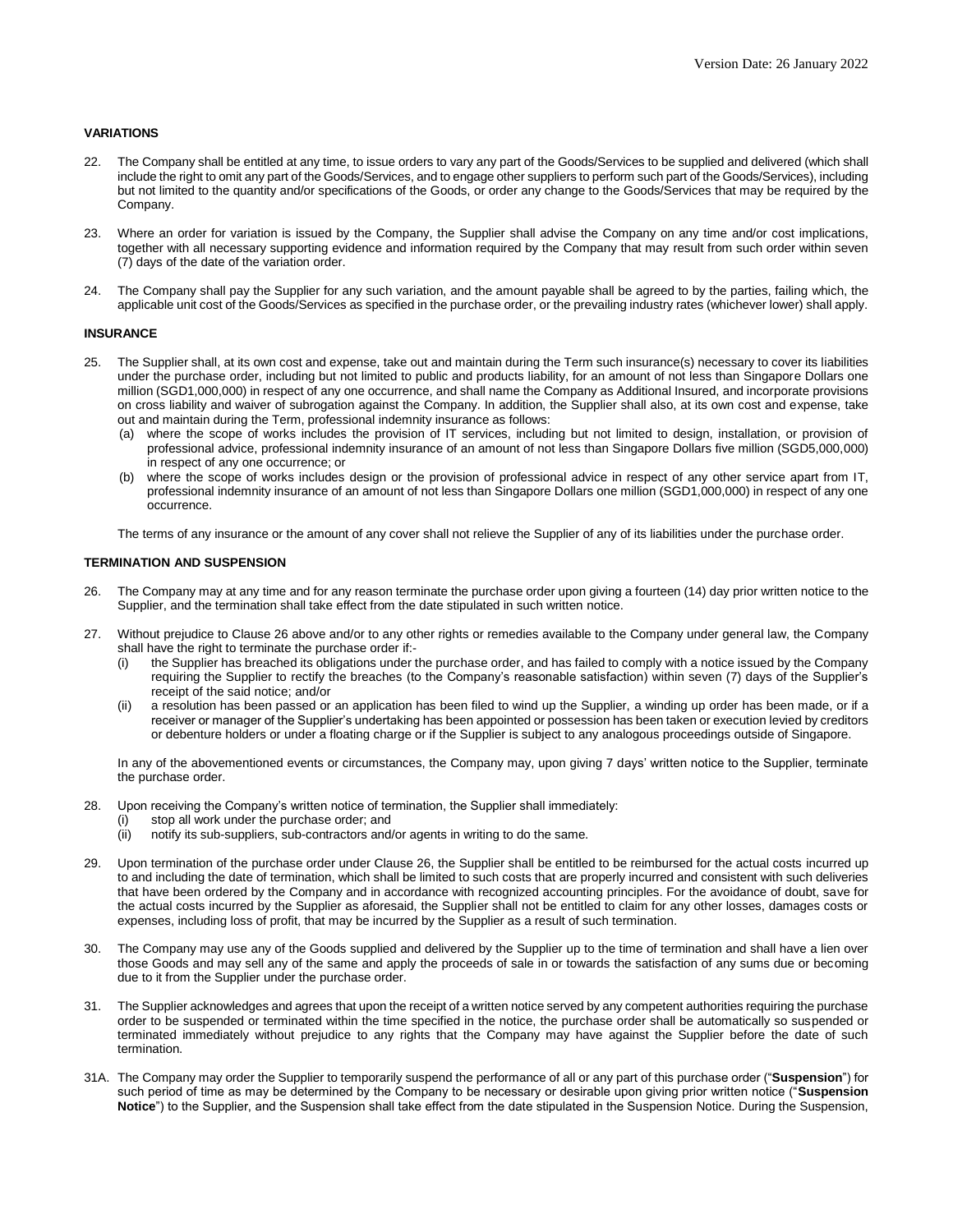the Price shall be pro-rated accordingly. The Supplier shall resume performance of all or any part of this purchase order upon prior written notice from the Company ("**Resumption Notice**"). For the avoidance of doubt, Clauses 32 to 34 herein shall continue to apply during the Suspension, and the Suspension does not modify, supplement, or delete any of the terms and conditions set out in the purchase order, which shall remain in full force and effect upon the resumption of performance. Suspension Notices and Resumption Notices shall be issued in accordance with Clause 40.

## **CONFIDENTIALITY**

- 32. The Supplier undertakes and shall ensure its partners, directors, agents, employees, representatives, sub-contractors, sub-suppliers and/or servants undertake to treat as confidential, all information which comes into its or their possession pursuant to or as a result of or in the performance of the purchase order. The Supplier shall not and shall ensure that its partners, directors, agents, employees, representatives, sub-contractors, sub-suppliers and/or servants do not, without the written permission of the Company, disclose any such confidential information mentioned in this Clause 32 herein to any third party.
- 33. Without the prior written approval of the Company, the Supplier will not discuss the purchase order or its relationship to the Company with any branch of the media (including, without limitation, the posting of any information thereof on the internet) or with any third party nor will they furnish any information (including without limitation written materials, photographs, audio tapes or discs, video tapes or discs, computer programs or data, CD-ROMs, drawings or sketches) relating to the Company to any media entity (including, without limitation, the posting of any information thereof on the internet) or third party. The Supplier will not use the Company's name or its association with the Company in any form or advertising or promotions (including, without limitation, the posting of any information thereof on the internet) without the prior written consent of the Company.
- 34. The operation of Clauses 32 to 34 herein shall survive the termination of the purchase order without limit in point of time but shall cease to apply to information or knowledge which may properly come into the public domain through no fault of the Supplier.

#### **INTELLECTUAL PROPERTY**

- 35. Any and all patents, designs, design rights, trademarks, trade names, copyrights and all other intellectual property rights (whether registered or not) (the "**Intellectual Property**") in all materials including drawings, designs, plans, specifications, photographs, video recordings or other documents (the "**Company Materials**") given by the Company to the Supplier to enable the Supplier to fulfill its obligations under the purchase order shall be used exclusively by the Supplier for the purchase order. For the avoidance of doubt, the Company Materials shall be deemed confidential.
- 36. Insofar as any of the Goods/Services are manufactured/provided using the Company Materials, the Supplier shall not be permitted to disclose or provide any information on these Goods/Services to third parties without the prior written consent of the Company.
- 37. The Supplier hereby warrants that it is the sole and unencumbered owner of the Intellectual Property in its materials including drawings, designs, plans, reports, specifications, samples, prototypes, photographs, video recordings or other documents related to the Goods/Services that it makes available for the purpose of performing its obligations under the purchase order (the "**Supplier's Materials**"), and that none of the same or the use thereof as contemplated under the purchase order infringes the Intellectual Property of any third party. The Supplier shall be deemed to have given to the Company a perpetual, transferable, non-exclusive, royalty-free licence to copy, use and communicate the Supplier's Materials for any purpose as it deems fit including on any platform now known or later created.
- 38. The Supplier undertakes to indemnify and keep the Company and its directors, officers, employees, affiliates, subsidiaries, and/or agents harmless from and against any liabilities, damages, losses, costs, expenses, proceedings, suits and/or other consequences arising from any allegation or claim that a third party's Intellectual Property or other right has been infringed by the Supplier's Materials and/or any part or use thereof pursuant to the purchase order.
- 39. The Company shall own the Intellectual Property in all materials and works including drawings, designs, plans, specifications, photographs, video recordings or other documents created by the Supplier, its partners, directors, agents, employees, representatives, sub-contractors, sub-suppliers and/or servants pursuant to the purchase order (the "**New Intellectual Property**"). The Supplier shall, and shall procure that its partners, directors, agents, employees, representatives, sub-contractors, sub-suppliers and/or servants execute all formal documents necessary or desirable in order to assign to the Company all New Intellectual Property at no cost to the Company.
- 40. In respect of the Supplier's Materials and all materials and/or works which embody or relate to the New Intellectual Property, and any other product of the Supplier's services, the Supplier unconditionally and irrevocably formally waives, and shall procure that each of its employees, representatives, sub-contractors, servants, affiliates, subsidiaries and/or sub-suppliers and any other author or performer entitled to any Moral Rights relating thereto unconditionally and irrevocably formally waives, in each case for the benefit of the Company and the Company Designees, any and all Moral Rights, and that none of them shall assert the same against the Company and the Company Designees anywhere in the world, for the full duration of such rights. In this PO, references to "Moral Rights" shall be deemed to include all moral rights worldwide including as defined in Part 7 of the Copyright Act 2021 of Singapore including but not limited to the right to be identified as an author or performer, as well as any rights as described in Article 6bis of the Berne Convention for Protection of Literary and Artistic Works 1886, being "droit moral" and any corresponding, analogous or similar rights arising under any law that exist or that may come to exist anywhere in the world whether now or in the future, and references to "Company Designees" shall be deemed to include the Company's licensees, sub-licensees, assignees, affiliates, subsidiaries, agents, and successors in title.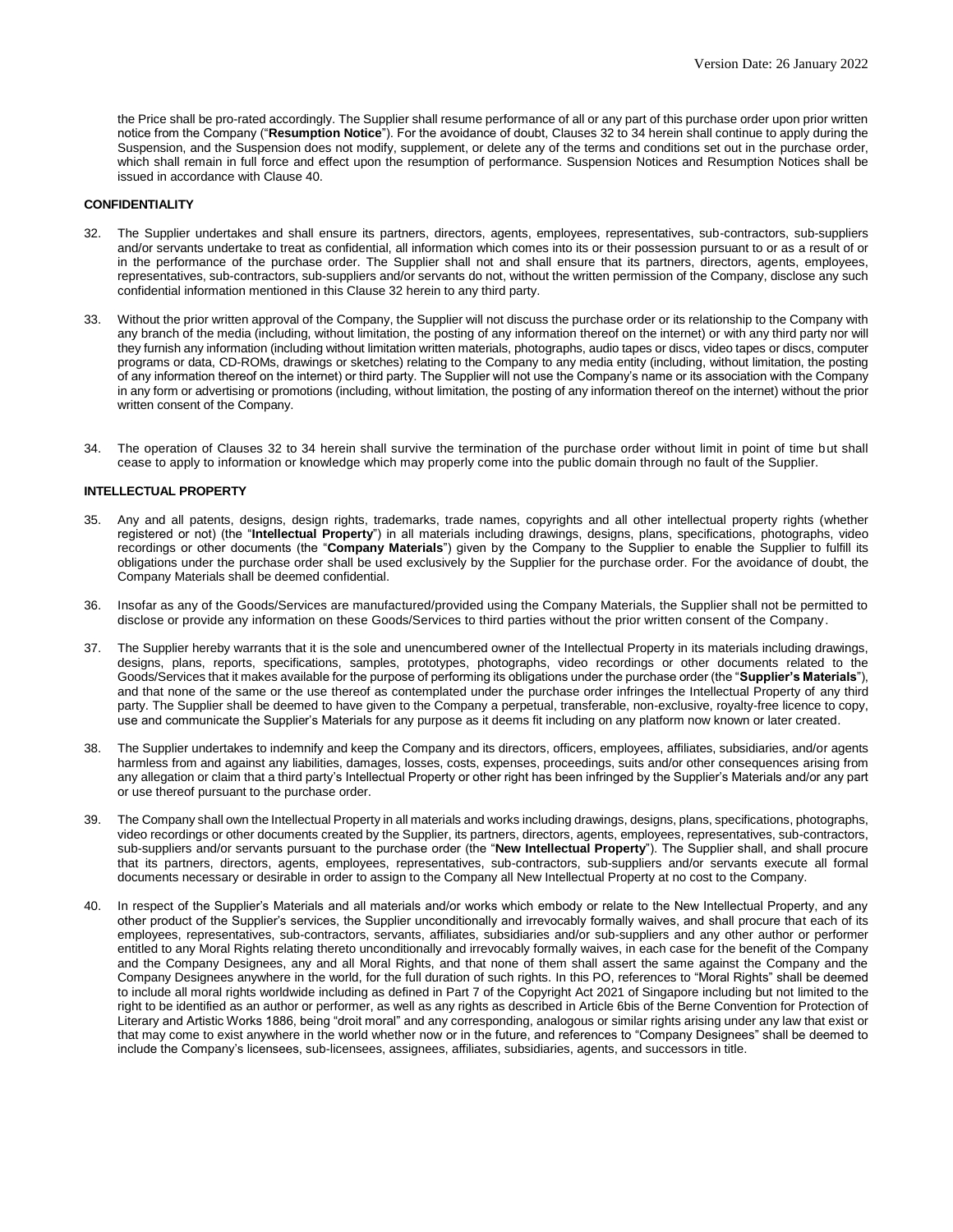# **NOTICES**

41. Any notice, request, demand or other communication to be given or served by a party under the terms of this purchase order must be in writing and shall be delivered by personal delivery, registered post or facsimile transmission to any of the addresses specified in the purchase order and/or parties' registered addresses and/or such other address or facsimile number as either party may direct, from time to time, by written notice given to the other, and shall be deemed to be duly served and received, at the time of delivery as evidenced by relevant documentation, and if delivered outside office hours, it shall be deemed to be served and received on the next business day.

# **PERSONAL DATA PROTECTION**

- 42. In furtherance of its performance and obligations under the purchase order, the Supplier may disclose information that constitutes personal data as defined by the Personal Data Protection Act (Cap. 26) ("**PDPA**") to the Company. The Supplier undertakes and warrants that it will obtain all necessary consents for the Company to collect, use and disclose such personal data for the purposes contemplated in the purchase order.
- 43. When dealing with personal data received from the Company, the Supplier shall only use and/or disclose personal data (i) in accordance with the purposes for which the Company disclosed the personal data; (ii) in accordance with the instructions of the Company; and (iii) in such manner that ensures the Company's compliance with the PDPA. The Supplier shall also comply with the PDPA, its regulations and guidelines and any reasonable request of the Company. The Supplier shall also implement control measures for the protection of personal data received from the Company including, but not limited to, setting passwords for files containing personal data, and restricting access of personal data on a "need-to-know" basis. In the event of any known unauthorised, unlawful, and/or unintended use, access, disclosure, alteration, loss, or destruction of personal data received from the Company, the Supplier shall immediately notify the Company and cooperate with the Company's requests to investigate and remediate such incidents and provide appropriate response and redress.

## **LAW AND DISPUTE RESOLUTION**

- 44. The law governing the purchase order and any action commenced hereunder shall be the law of Singapore, without regard to principles of conflicts of laws.
- 45. The parties agree to submit to the exclusive jurisdiction of the courts of Singapore in respect of all matters arising out of the purchase order.

## **SEVERABILITY**

46. If any provision of the purchase order is held to be invalid, illegal or unenforceable for any reason, such provision shall be severed and the remaining provisions of the purchase order shall continue in full force and effect.

#### **WAIVER**

47. The Company's restraint or failure to enforce, at any time any of the provisions of the purchase order or any of its rights shall not waive any such right or provision or in any way affect the validity of the purchase order. The exercise by the Company of any of its rights under the terms of the purchase order shall not preclude or prejudice the Company from thereafter exercising the same or any other right it may have under the purchase order irrespective of any previous action taken by the Company. Specifically, the Company's acceptance of late deliveries shall not constitute a waiver of its right under the purchase order.

# **AMENDMENT TO PURCHASE ORDER**

- 48. No amendments or modifications to the purchase order that are made by the Supplier shall be effective unless in writing and signed by the authorized representative of both parties.
- 49. The Company may amend or update these Standard Terms and Conditions including for legal, regulatory or compliance purposes. The Supplier's continued provision of the goods/services confirms acceptance of the Standard Terms and Conditions as amended.

# **RIGHTS OF THIRD PARTIES**

50. A person who is not a party to the purchase order shall have no right under the Contracts (Rights of Third Parties) Act (Cap. 53B) to enforce any of its terms.

# **NO PARTNERSHIP, JOINT VENTURE OR AGENCY**

51. Nothing contained in this purchase order shall in any manner whatsoever render the Supplier an employee, partner, agent or joint venturer of the Company. Neither party shall hold itself out as an employee, partner, agent or joint venturer of the other party for any purpose. The Supplier shall be solely responsible for any and all obligations and payments due with respect to the Supplier's partners, directors, agents, employees, representatives, sub-contractors, sub-suppliers and/or servants. The Supplier shall have no authority to act for, bind, or commit the Company in any way. Nothing in this purchase order shall be interpreted as creating the relationship of employer and employee or of agent and principal between the Company, on the one hand, and the Supplier or the Supplier's partners, directors, agents, employees, representatives, sub-contractors, sub-suppliers and/or servants, on the other hand.